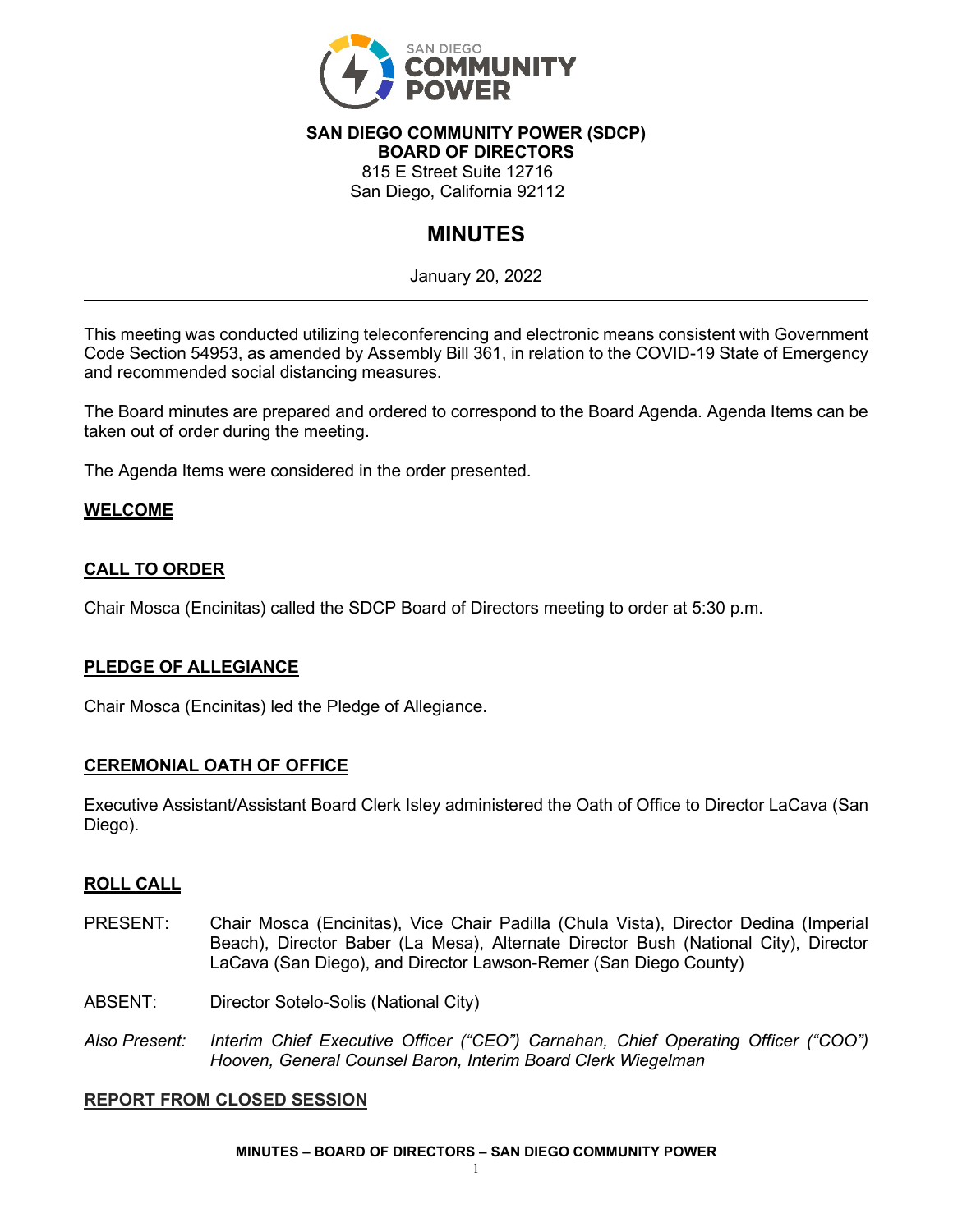General Counsel Baron announced there were no reportable actions from Closed Session.

## **ITEMS TO BE ADDED, WITHDRAWN, OR REORDERED ON THE AGENDA**

There were no items to be added, withdrawn, or reordered.

### **PUBLIC COMMENTS**

Matthew Greenbergs inquired about the 2022 rate increase.

Jim Whalen spoke regarding financially feasible energy pricing.

Curtis Dowds spoke regarding solar energy and the rules and laws regulating solar energy.

## **CONSENT CALENDAR**

(Items 1 through 8)

## **1. Approval of September 23, 2021 Meeting Minutes**

Approved.

**2. Receive and File Treasurer's Report for Period Ending 11/30/2021**

Received and filed.

**3. Receive and File 6/30/21 Fiscal Year End Audited Financial Statement**

Received and filed.

## **4. Appointment of Director LaCava to the Finance and Risk Management Committee**

Approved.

#### **5. Update on Back Office Metrics/Dashboard**

Received and filed.

## **6. Update on Regulatory and Legislative Affairs**

Received and filed.

## **7. Update on Community Advisory Committee**

Received and filed.

## **8. Update on Residential Enrollment Public Relations**

Received and filed.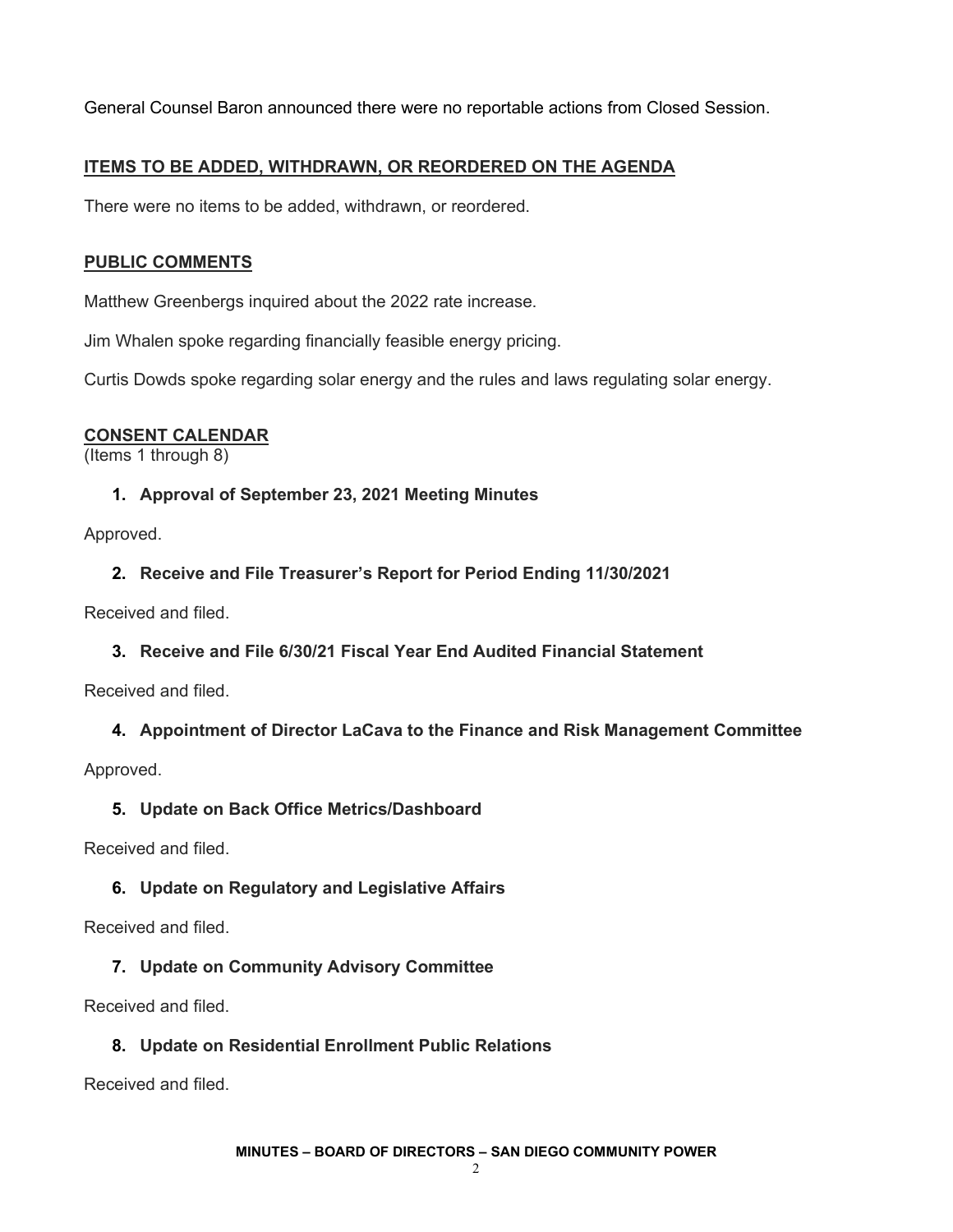ACTION: Motioned by Alternate Director Bush (National City) and seconded by Director LaCava (San Diego) to approve Consent Calendar Items 1 through 8. The motion carried by the following vote:

Vote: 7-0

Yes: Chair Mosca (Encinitas), Vice Chair Padilla (Chula Vista), Director Dedina (Imperial Beach), Director Baber (La Mesa), Alternate Director Bush (National City), Director LaCava (San Diego), and Director Lawson-Remer (San Diego County)

No: None Abstained: None Absent: None

### **REGULAR AGENDA**

### **9. Election of Chair and Vice Chair for Calendar Year 2022**

Chair Mosca and Vice Chair Padilla expressed their interest in continuing to serve as Chair and Vice **Chair** 

Board questions and comments ensued.

ACTION: Motioned by Alternate Director Bush (National City) and seconded by Director Dedina (Imperial Beach) to appoint Director Mosca (Encinitas) as Board Chair and Director Padilla (Chula Vista) as Vice Chair for Calendar Year 2022. The motion carried by the following vote:

Vote: 7-0

Yes: Chair Mosca (Encinitas), Vice Chair Padilla (Chula Vista), Director Dedina (Imperial Beach), Director Baber (La Mesa), Alternate Director Bush (National City), Director LaCava (San Diego), and Director Lawson-Remer (San Diego County)

No: None

Abstained: None

Absent: None

#### **10. Approval of 2022 Rates**

Interim CEO Carnahan, COO Hooven, Chief Financial Officer ("CFO")/Treasurer Washington, and Data Analytics and Account Services Director Utouh provided an overview of the 2022 rates, highlighting the rate setting process, the guiding principles of the process, the 2021/2022 rates timeline, the pro forma analysis, the fiscal impact with no rate change, the fiscal impact with the proposed rates, the projected bill comparison for small commercial and residential customers, and how SDCP rates compare to San Diego Gas & Electric ("SDG&E") rates.

Board questions and comments ensued.

Curtis Dowds spoke regarding the residential demand response rate schedule.

Board questions and comments continued.